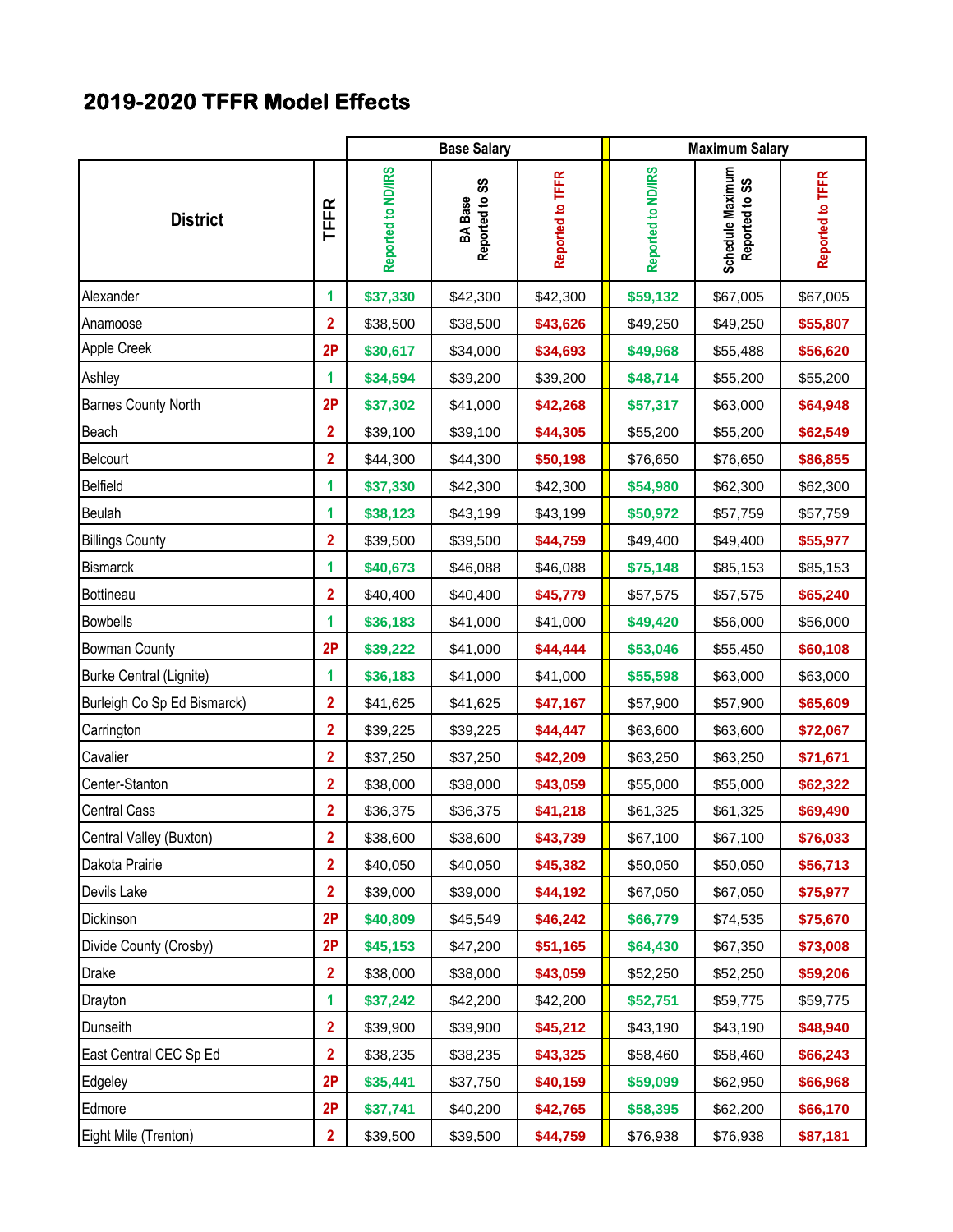|                               |                |                    | <b>Base Salary</b>               |                  | <b>Maximum Salary</b> |                                    |                  |
|-------------------------------|----------------|--------------------|----------------------------------|------------------|-----------------------|------------------------------------|------------------|
| <b>District</b>               | <b>TFFR</b>    | Reported to ND/IRS | Reported to SS<br><b>BA</b> Base | Reported to TFFR | Reported to ND/IRS    | Schedule Maximum<br>Reported to SS | Reported to TFFR |
| Elgin-New Leipzig             | 2P             | \$34,456           | \$36,750                         | \$39,043         | \$48,625              | \$51,862                           | \$55,099         |
| Ellendale                     | 1              | \$34,969           | \$39,625                         | \$39,625         | \$55,002              | \$62,325                           | \$62,325         |
| Emerado                       | 1              | \$35,079           | \$39,750                         | \$39,750         | \$49,067              | \$55,600                           | \$55,600         |
| Enderlin Area                 | $\overline{2}$ | \$35,900           | \$35,900                         | \$40,679         | \$58,400              | \$58,400                           | \$66,175         |
| Fairmount                     | $\overline{2}$ | \$36,800           | \$36,800                         | \$41,699         | \$57,450              | \$57,450                           | \$65,099         |
| <b>Fargo (18-19)</b>          | 1              | \$36,652           | \$41,532                         | \$41,532         | \$73,189              | \$82,934                           | \$82,934         |
| Fessenden-Bowdon              | $\overline{2}$ | \$38,000           | \$38,000                         | \$43,059         | \$52,050              | \$52,050                           | \$58,980         |
| Finley-Sharon                 | $\mathbf{2}$   | \$37,740           | \$37,740                         | \$42,764         | \$57,890              | \$57,890                           | \$65,597         |
| Flasher                       | 2P             | \$33,662           | \$37,000                         | \$38,144         | \$51,927              | \$57,075                           | \$58,840         |
| Fordville-Lankin              | 1              | \$35,300           | \$40,000                         | \$40,000         | \$41,478              | \$47,000                           | \$47,000         |
| Fort Totten                   | $\overline{2}$ | \$39,000           | \$39,000                         | \$44,192         | \$56,000              | \$56,000                           | \$63,456         |
| <b>Fort Yates</b>             | 2P             | \$36,448           | \$38,100                         | \$41,300         | \$56,537              | \$59,100                           | \$64,065         |
| Gackle-Streeter               | 1              | \$31,108           | \$35,250                         | \$35,250         | \$39,933              | \$45,250                           | \$45,250         |
| Garrison                      | 1              | \$35,029           | \$39,693                         | \$43,027         | \$71,774              | \$81,330                           | \$88,162         |
| Glen Ullin                    | 1              | \$32,476           | \$36,800                         | \$36,800         | \$37,330              | \$42,300                           | \$42,300         |
| Glenburn                      | $\overline{2}$ | \$39,500           | \$39,500                         | \$44,759         | \$62,400              | \$62,400                           | \$70,708         |
| Goodrich                      | 1              | \$29,123           | \$33,000                         | \$33,000         | \$31,549              | \$35,750                           | \$35,750         |
| Grafton                       | 1              | \$36,403           | \$41,250                         | \$41,250         | \$56,899              | \$64,475                           | \$64,475         |
| <b>Grand Forks</b>            | 1              | \$36,904           | \$41,818                         | \$41,818         | \$69,424              | \$78,667                           | \$78,667         |
| Grenora                       | 1              | \$39,139           | \$44,350                         | \$44,350         | \$54,494              | \$61,750                           | \$61,750         |
| Griggs County Central         | $\overline{2}$ | \$38,250           | \$38,250                         | \$43,342         | \$64,600              | \$64,600                           | \$73,201         |
| GST Sp Ed (Portland)          | 2P             | \$38,266           | \$38,700                         | \$43,361         | \$62,492              | \$63,200                           | \$70,812         |
| Halliday                      | 2P             | \$38,492           | \$41,000                         | \$43,617         | \$50,697              | \$54,000                           | \$57,446         |
| Hankinson                     | 1              | \$36,800           | \$41,700                         | \$41,700         | \$55,103              | \$62,440                           | \$62,440         |
| Harvey                        | $\mathbf{2}$   | \$37,150           | \$37,150                         | \$42,096         | \$51,900              | \$51,900                           | \$58,810         |
| Hatton                        | 2P             | \$37,309           | \$39,000                         | \$42,276         | \$55,007              | \$57,500                           | \$62,330         |
| Hazelton-Moffit-Braddock      | 1              | \$32,917           | \$37,300                         | \$37,300         | \$53,608              | \$60,746                           | \$60,746         |
| Hazen                         | $\overline{2}$ | \$38,900           | \$38,900                         | \$44,079         | \$50,975              | \$50,975                           | \$57,762         |
| Hebron                        | 1              | \$33,094           | \$37,500                         | \$37,500         | \$40,507              | \$45,900                           | \$45,900         |
| Hettinger                     | $\overline{2}$ | \$35,000           | \$35,000                         | \$39,660         | \$40,000              | \$40,000                           | \$45,325         |
| Hillsboro                     | 2P             | \$39,232           | \$42,900                         | \$44,455         | \$66,439              | \$72,650                           | \$75,284         |
| Hope-Page                     | $\overline{2}$ | \$39,000           | \$39,000                         | \$44,192         | \$66,972              | \$66,972                           | \$75,888         |
| James River Sp Ed (Jamestown) | 1.             | \$37,833           | \$42,870                         | \$42,870         | \$59,798              | \$67,760                           | \$67,760         |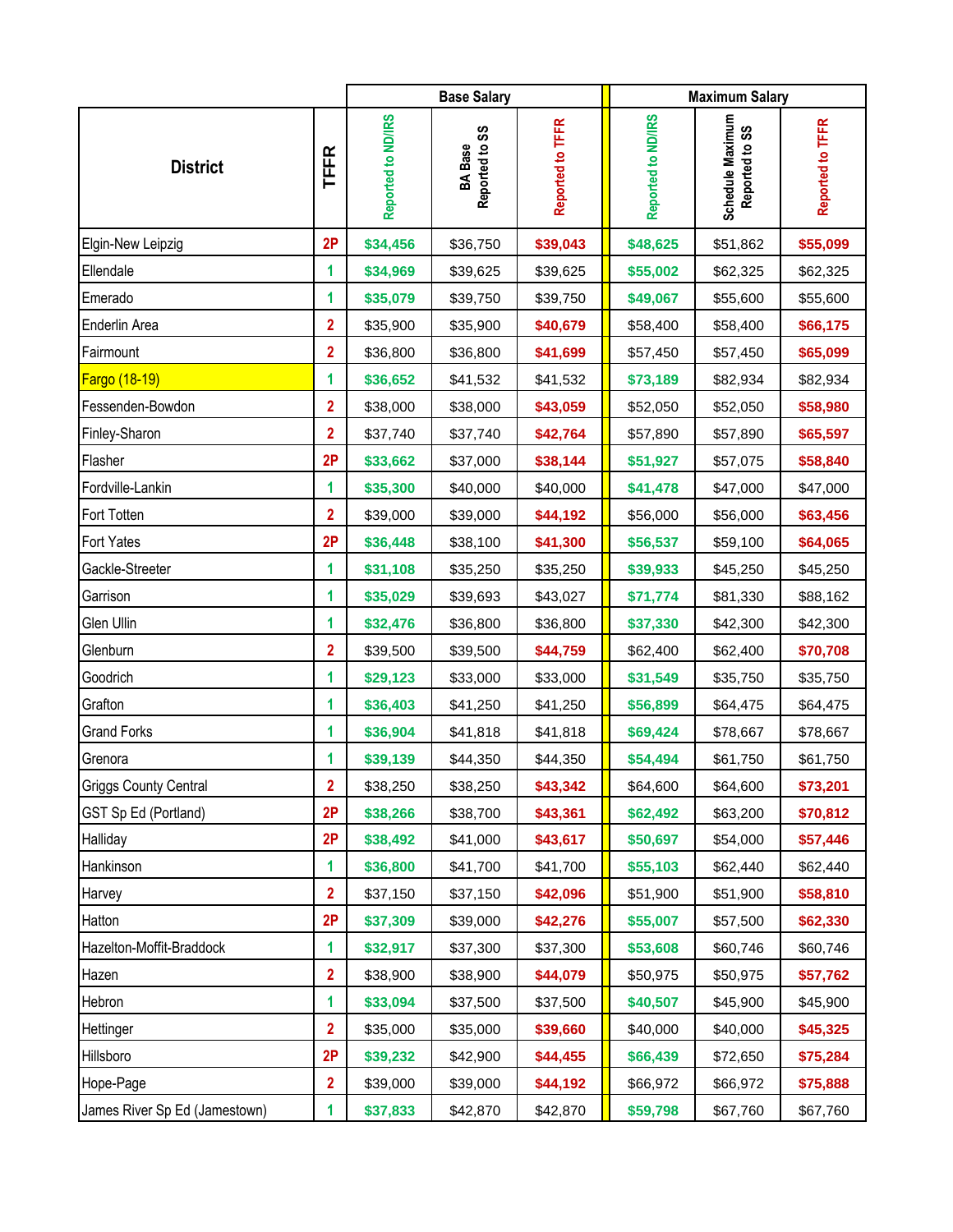|                                 |                         |                    | <b>Base Salary</b>               |                  | <b>Maximum Salary</b> |                                    |                  |
|---------------------------------|-------------------------|--------------------|----------------------------------|------------------|-----------------------|------------------------------------|------------------|
| <b>District</b>                 | <b>TFFR</b>             | Reported to ND/IRS | Reported to SS<br><b>BA</b> Base | Reported to TFFR | Reported to ND/IRS    | Schedule Maximum<br>Reported to SS | Reported to TFFR |
| James Valley Area CTC           | 1                       | \$38,669           | \$43,817                         | \$43,817         | \$49,201              | \$55,752                           | \$55,752         |
| Jamestown                       | 1                       | \$38,669           | \$43,817                         | \$43,817         | \$49,201              | \$55,752                           | \$55,752         |
| Kenmare                         | 2P                      | \$34,395           | \$38,000                         | \$38,974         | \$44,351              | \$49,000                           | \$50,256         |
| Kensal                          | 1                       | \$35,255           | \$39,949                         | \$39,949         | \$48,934              | \$55,449                           | \$55,449         |
| Kidder County (Steele)          | 1                       | \$33,888           | \$38,400                         | \$38,400         | \$54,097              | \$61,300                           | \$61,300         |
| Killdeer                        | 2P                      | \$41,375           | \$43,250                         | \$46,883         | \$57,542              | \$60,150                           | \$65,203         |
| Kindred                         | 1                       | \$35,918           | \$40,700                         | \$40,700         | \$61,334              | \$69,500                           | \$69,500         |
| Kulm                            | 1                       | \$33,535           | \$38,000                         | \$38,000         | \$38,830              | \$44,000                           | \$44,000         |
| Lake Region CTC (Devils Lake)   | $\overline{\mathbf{2}}$ | \$39,000           | \$39,000                         | \$44,192         | \$67,050              | \$67,050                           | \$75,977         |
| Lake Region Sp Ed (Devils Lake) | $\overline{2}$          | \$39,000           | \$39,000                         | \$44,192         | \$67,050              | \$67,050                           | \$75,977         |
| Lakota                          | 2P                      | \$37,768           | \$40,550                         | \$42,796         | \$49,644              | \$53,300                           | \$56,253         |
| LaMoure                         | 1                       | \$35,300           | \$40,000                         | \$40,000         | \$58,077              | \$65,810                           | \$65,810         |
| Langdon Area                    | 1                       | \$37,065           | \$42,000                         | \$42,000         | \$52,244              | \$59,200                           | \$59,200         |
| Larimore                        | 1                       | \$34,859           | \$39,500                         | \$39,500         | \$53,912              | \$61,090                           | \$61,090         |
| Leeds                           | 2P                      | \$36,691           | \$38,250                         | \$41,576         | \$54,653              | \$56,975                           | \$61,929         |
| Lewis & Clark                   | $\overline{2}$          | \$39,500           | \$39,500                         | \$44,759         | \$57,000              | \$57,000                           | \$64,589         |
| Lidgerwood                      | $\overline{\mathbf{2}}$ | \$36,990           | \$36,990                         | \$41,915         | \$53,278              | \$53,278                           | \$60,371         |
| Linton                          | 1                       | \$33,094           | \$37,500                         | \$37,500         | \$52,376              | \$59,350                           | \$59,350         |
| Lisbon                          | $\overline{\mathbf{2}}$ | \$40,000           | \$40,000                         | \$45,325         | \$61,400              | \$61,400                           | \$69,575         |
| Litchville-Marion               | 1                       | \$33,645           | \$38,125                         | \$38,125         | \$48,749              | \$55,240                           | \$55,240         |
| Lone Tree (Golva)               | 2P                      | \$34,691           | \$37,000                         | \$39,309         | \$45,473              | \$48,500                           | \$51,527         |
| Maddock                         | $\overline{2}$          | \$37,650           | \$37,650                         | \$42,662         | \$47,650              | \$47,650                           | \$53,994         |
| Mandan                          | 1                       | \$40,330           | \$45,700                         | \$45,700         | \$70,569              | \$79,965                           | \$79,965         |
| Mandaree                        | 1                       | \$39,131           | \$44,341                         | \$44,341         | \$60,862              | \$68,966                           | \$68,966         |
| Manvel                          | 1                       | \$35,382           | \$40,093                         | \$40,093         | \$54,974              | \$62,293                           | \$62,293         |
| Maple Valley                    | $\overline{2}$          | \$37,000           | \$37,000                         | \$41,926         | \$60,500              | \$60,500                           | \$68,555         |
| Mapleton                        | $\overline{2}$          | \$36,209           | \$36,209                         | \$41,030         | \$72,417              | \$72,417                           | \$82,058         |
| Max                             | 1                       | \$37,683           | \$42,700                         | \$42,700         | \$55,333              | \$62,700                           | \$62,700         |
| May-Port CG                     | 2P                      | \$39,112           | \$41,550                         | \$44,320         | \$61,177              | \$64,990                           | \$69,322         |
| McClusky                        | 2P                      | \$33,674           | \$35,200                         | \$38,157         | \$37,979              | \$39,700                           | \$43,035         |
| <b>McKenzie County</b>          | $\mathbf{2}$            | \$46,650           | \$46,650                         | \$52,861         | \$80,346              | \$80,346                           | \$91,043         |
| Medina                          | 2P                      | \$36,205           | \$40,000                         | \$41,025         | \$52,588              | \$58,100                           | \$59,589         |
| Menoken                         | 1                       | \$36,571           | \$41,440                         | \$41,440         | \$55,986              | \$63,440                           | \$63,440         |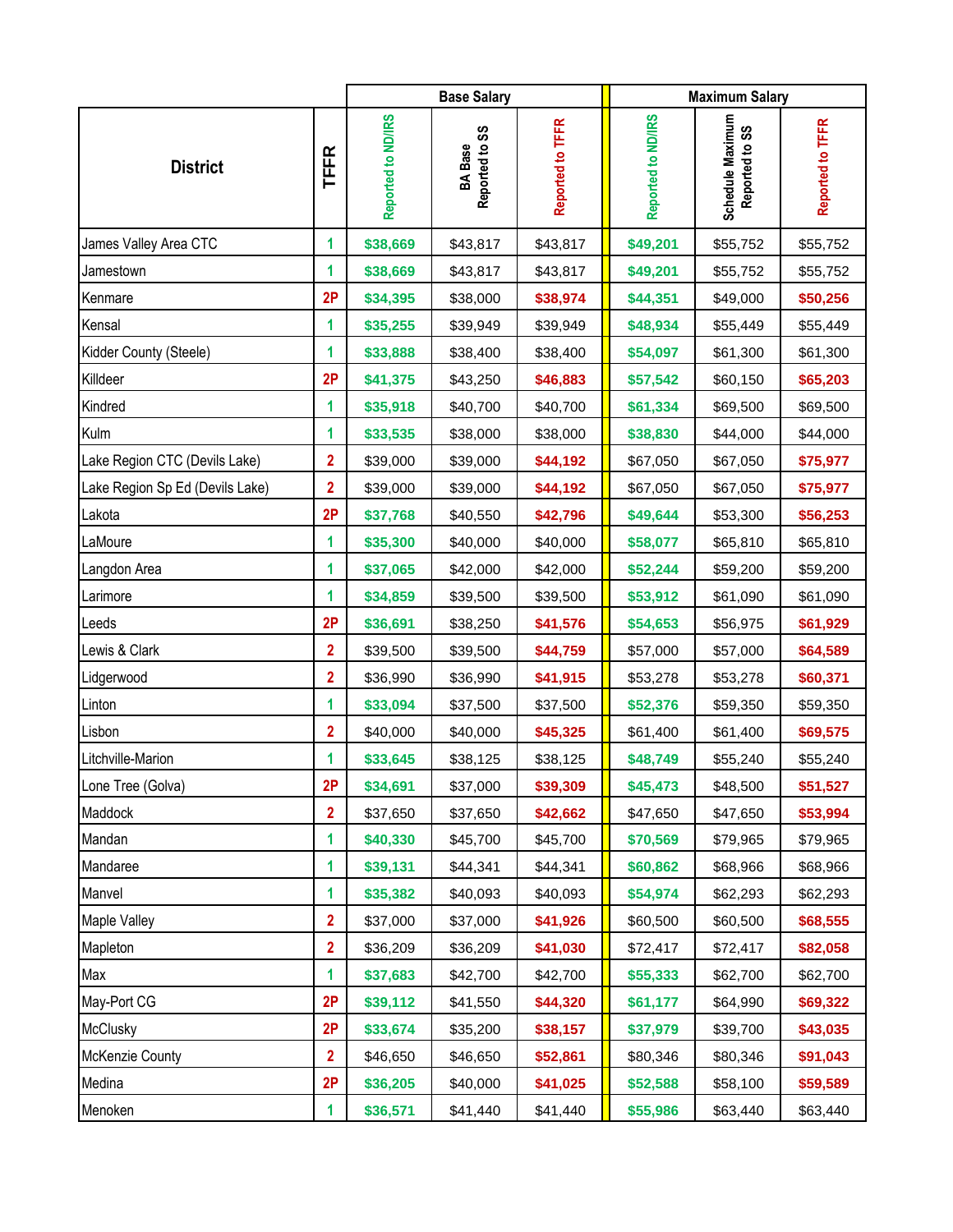|                                 |                         |                    | <b>Base Salary</b>               |                  | <b>Maximum Salary</b> |                                    |                  |
|---------------------------------|-------------------------|--------------------|----------------------------------|------------------|-----------------------|------------------------------------|------------------|
| <b>District</b>                 | <b>TFFR</b>             | Reported to ND/IRS | Reported to SS<br><b>BA</b> Base | Reported to TFFR | Reported to ND/IRS    | Schedule Maximum<br>Reported to SS | Reported to TFFR |
| Midkota                         | 2P                      | \$36,921           | \$41,000                         | \$41,836         | \$53,963              | \$59,925                           | \$61,147         |
| Midway (Inkster)                | 1                       | \$35,741           | \$40,500                         | \$40,500         | \$57,363              | \$65,000                           | \$65,000         |
| Milnor                          | $\overline{2}$          | \$37,000           | \$37,000                         | \$41,926         | \$45,200              | \$45,200                           | \$51,218         |
| Minnewaukan                     | $\overline{\mathbf{2}}$ | \$42,750           | \$42,750                         | \$48,441         | \$66,850              | \$66,850                           | \$75,750         |
| Minot                           | 1                       | \$38,731           | \$43,888                         | \$43,888         | \$71,175              | \$80,652                           | \$80,652         |
| Minto                           | 1                       | \$36,771           | \$41,667                         | \$41,667         | \$59,628              | \$67,567                           | \$67,567         |
| Missouri RiverAreaCTC(Bismarck) | 1                       | \$40,673           | \$46,088                         | \$46,088         | \$75,148              | \$85,153                           | \$85,153         |
| Mohall-Lansford-Sherwood        | $\overline{\mathbf{2}}$ | \$40,250           | \$40,250                         | \$45,609         | \$50,500              | \$50,500                           | \$57,223         |
| Montpelier                      | 1                       | \$32,653           | \$37,000                         | \$37,000         | \$45,272              | \$51,300                           | \$51,300         |
| Morton-Sioux Sp Ed (Mandan)     | 1                       | \$40,330           | \$45,700                         | \$45,700         | \$70,331              | \$79,695                           | \$79,695         |
| Mott-Regent                     | 1                       | \$37,286           | \$42,250                         | \$42,250         | \$58,907              | \$66,750                           | \$66,750         |
| Mt Pleasant                     | $\overline{2}$          | \$41,500           | \$41,500                         | \$47,025         | \$64,000              | \$64,000                           | \$72,521         |
| Munich                          | 1                       | \$40,154           | \$45,500                         | \$45,500         | \$63,628              | \$72,100                           | \$72,100         |
| Napoleon                        | $\mathbf{1}$            | \$34,418           | \$39,000                         | \$39,000         | \$56,789              | \$64,350                           | \$64,350         |
| Naughton                        | 1                       | \$33,712           | \$38,200                         | \$38,200         | \$45,008              | \$51,000                           | \$51,000         |
| ND Center for Distance Ed       | 4                       | \$38,843           | \$42,106                         | \$42,106         | \$65,352              | \$70,842                           | \$70,842         |
| ND School for the Blind         | 4                       | \$38,843           | \$42,106                         | \$42,106         | \$65,352              | \$70,842                           | \$70,842         |
| ND School for the Deaf          | 4                       | \$38,843           | \$42,106                         | \$42,106         | \$65,352              | \$70,842                           | \$70,842         |
| <b>ND YCC</b>                   | 4                       | \$38,843           | \$42,106                         | \$42,106         | \$65,352              | \$70,842                           | \$70,842         |
| Nedrose (Minot)                 | $\overline{2}$          | \$41,700           | \$41,700                         | \$47,252         | \$92,522              | \$92,522                           | \$104,840        |
| Nesson (Ray)                    | 1                       | \$44,598           | \$50,536                         | \$50,536         | \$74,581              | \$84,511                           | \$84,511         |
| New England                     | 1                       | \$36,183           | \$41,000                         | \$41,000         | \$50,744              | \$57,500                           | \$57,500         |
| New Rockford-Sheyenne           | $\overline{\mathbf{2}}$ | \$35,700           | \$35,700                         | \$40,453         | \$48,800              | \$48,800                           | \$55,297         |
| New Salem-Almont                | $\overline{2}$          | \$38,000           | \$38,000                         | \$43,059         | \$43,600              | \$43,600                           | \$49,405         |
| New Town                        | 1                       | \$42,448           | \$48,100                         | \$48,100         | \$55,840              | \$63,275                           | \$63,275         |
| Newburg United                  | $\overline{2}$          | \$37,000           | \$37,000                         | \$41,926         | \$55,700              | \$55,700                           | \$63,116         |
| North Border (Walhalla)         | 1                       | \$37,992           | \$43,050                         | \$43,050         | \$60,937              | \$69,050                           | \$69,050         |
| North Sargent                   | $\overline{2}$          | \$38,000           | \$38,000                         | \$43,059         | \$58,150              | \$58,150                           | \$65,892         |
| North Star (Cando, B-E)         | 2P                      | \$39,373           | \$43,500                         | \$44,615         | \$58,381              | \$64,500                           | \$66,153         |
| North Valley CTC (Grafton)      | 2P                      | \$36,767           | \$37,600                         | \$41,662         | \$57,301              | \$58,600                           | \$64,930         |
| Northern Cass (Hunter)          | $\overline{2}$          | \$37,625           | \$37,625                         | \$42,634         | \$57,575              | \$57,575                           | \$65,240         |
| Northern Plains Sp Ed (Stanley) | 2P                      | \$43,846           | \$47,200                         | \$49,684         | \$61,636              | \$66,350                           | \$69,842         |
| Northwood                       | $\overline{2}$          | \$40,000           | \$40,000                         | \$45,325         | \$71,000              | \$71,000                           | \$80,453         |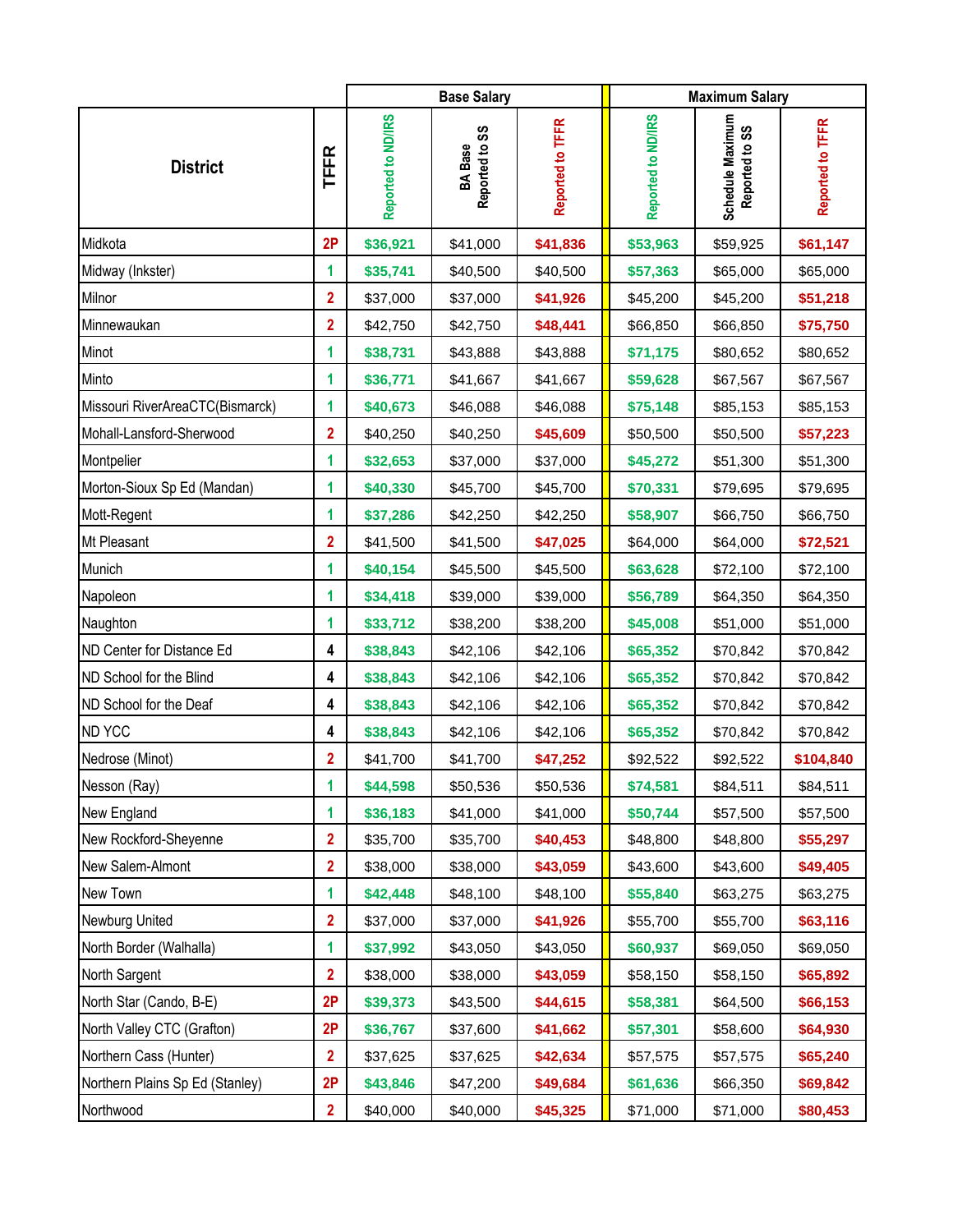|                                     |                         |                    | <b>Base Salary</b>               |                  | <b>Maximum Salary</b> |                                    |                  |
|-------------------------------------|-------------------------|--------------------|----------------------------------|------------------|-----------------------|------------------------------------|------------------|
| <b>District</b>                     | <b>TFFR</b>             | Reported to ND/IRS | Reported to SS<br><b>BA</b> Base | Reported to TFFR | Reported to ND/IRS    | Schedule Maximum<br>Reported to SS | Reported to TFFR |
| Oakes                               | 2P                      | \$3,260            | \$40,750                         | \$42,337         | \$4,964               | \$62,050                           | \$64,467         |
| Oberon                              | $\overline{2}$          | \$39,250           | \$39,250                         | \$44,475         | \$57,050              | \$57,050                           | \$64,645         |
| Oliver-Mercer Sp Ed                 | $\overline{2}$          | \$37,596           | \$37,596                         | \$42,601         | \$52,072              | \$52,072                           | \$59,005         |
| Page-Hope                           | $\overline{2}$          | \$39,000           | \$39,000                         | \$44,192         | \$66,972              | \$66,972                           | \$75,888         |
| Park River                          | 1                       | \$36,183           | \$41,000                         | \$41,000         | \$56,524              | \$64,050                           | \$64,050         |
| Parshall                            | 1                       | \$36,933           | \$41,850                         | \$41,850         | \$48,846              | \$55,350                           | \$55,350         |
| Pingree-Buchanan                    | 1                       | \$34,665           | \$39,280                         | \$39,280         | \$58,801              | \$66,630                           | \$66,630         |
| Powers Lake                         | 2P                      | \$37,756           | \$41,500                         | \$42,783         | \$57,499              | \$63,200                           | \$65,154         |
| Richardton-Taylor                   | $\overline{\mathbf{2}}$ | \$38,200           | \$38,200                         | \$43,286         | \$59,405              | \$59,405                           | \$67,314         |
| Richland                            | $\mathbf{2}$            | \$36,550           | \$36,550                         | \$41,416         | \$56,550              | \$56,550                           | \$64,079         |
| Rolette                             | 2P                      | \$38,771           | \$39,650                         | \$43,933         | \$57,448              | \$58,750                           | \$65,096         |
| Roosevelt (Carson)                  | 2P                      | \$35,587           | \$37,200                         | \$40,325         | \$47,689              | \$49,850                           | \$54,037         |
| Rugby                               | $\overline{2}$          | \$38,800           | \$38,800                         | \$43,966         | \$64,125              | \$64,125                           | \$72,662         |
| Rural Cass Sp Ed (Mapleton)         | $\overline{2}$          | \$36,975           | \$36,975                         | \$41,898         | \$61,275              | \$61,275                           | \$69,433         |
| Saint John                          | $\overline{2}$          | \$45,000           | \$45,000                         | \$50,991         | \$66,000              | \$66,000                           | \$74,787         |
| Saint Thomas                        | 1                       | \$37,286           | \$42,250                         | \$42,250         | \$52,068              | \$59,000                           | \$59,000         |
| Sargent Central                     | $\mathbf{2}$            | \$39,000           | \$39,000                         | \$44,192         | \$63,500              | \$63,500                           | \$71,954         |
| Sawyer                              | 2P                      | \$30,380           | \$33,650                         | \$34,424         | \$56,336              | \$62,400                           | \$63,836         |
| Scranton                            | 2P                      | \$37,989           | \$38,850                         | \$43,047         | \$51,777              | \$52,950                           | \$58,670         |
| Selfridge                           | $\overline{2}$          | \$41,300           | \$41,300                         | \$46,798         | \$59,650              | \$59,650                           | \$67,592         |
| Sheyenne Valley Area CTC            | 2P                      | \$36,161           | \$37,800                         | \$40,975         | \$61,464              | \$64,250                           | \$69,647         |
| Sheyenne Valley Sp Ed (Valley City) | 2P                      | \$36,180           | \$37,000                         | \$40,997         | \$69,974              | \$71,560                           | \$79,290         |
| Solen                               | $\overline{2}$          | \$39,750           | \$39,750                         | \$45,042         | \$62,850              | \$62,850                           | \$71,218         |
| Souris Valley Sp Ed (Minot)         | 1                       | \$44,125           | \$50,000                         | \$50,000         | \$64,864              | \$73,500                           | \$73,500         |
| South Heart                         | 1                       | \$37,065           | \$42,000                         | \$42,000         | \$59,128              | \$67,000                           | \$67,000         |
| South Prairie                       | $\overline{2}$          | \$40,000           | \$40,000                         | \$45,325         | \$53,200              | \$53,200                           | \$60,283         |
| South Valley Sp Ed                  | $\overline{2}$          | \$35,000           | \$35,000                         | \$39,660         | \$52,725              | \$52,725                           | \$59,745         |
| Southeast Region CTC (Wahpeton)     | 2P                      | \$39,114           | \$40,000                         | \$44,321         | \$56,040              | \$57,310                           | \$63,501         |
| Stanley                             | 2P                      | \$38,319           | \$41,250                         | \$43,421         | \$43,243              | \$46,550                           | \$49,000         |
| Starkweather                        | 1                       | \$41,919           | \$47,500                         | \$47,500         | \$57,804              | \$65,500                           | \$65,500         |
| Sterling                            | 1                       | \$39,991           | \$45,316                         | \$45,316         | \$54,111              | \$61,316                           | \$61,316         |
| Strasburg                           | 1                       | \$32,653           | \$37,000                         | \$37,000         | \$52,054              | \$58,985                           | \$58,985         |
| Surrey                              | $\overline{2}$          | \$38,500           | \$38,500                         | \$43,626         | \$70,101              | \$70,101                           | \$79,434         |